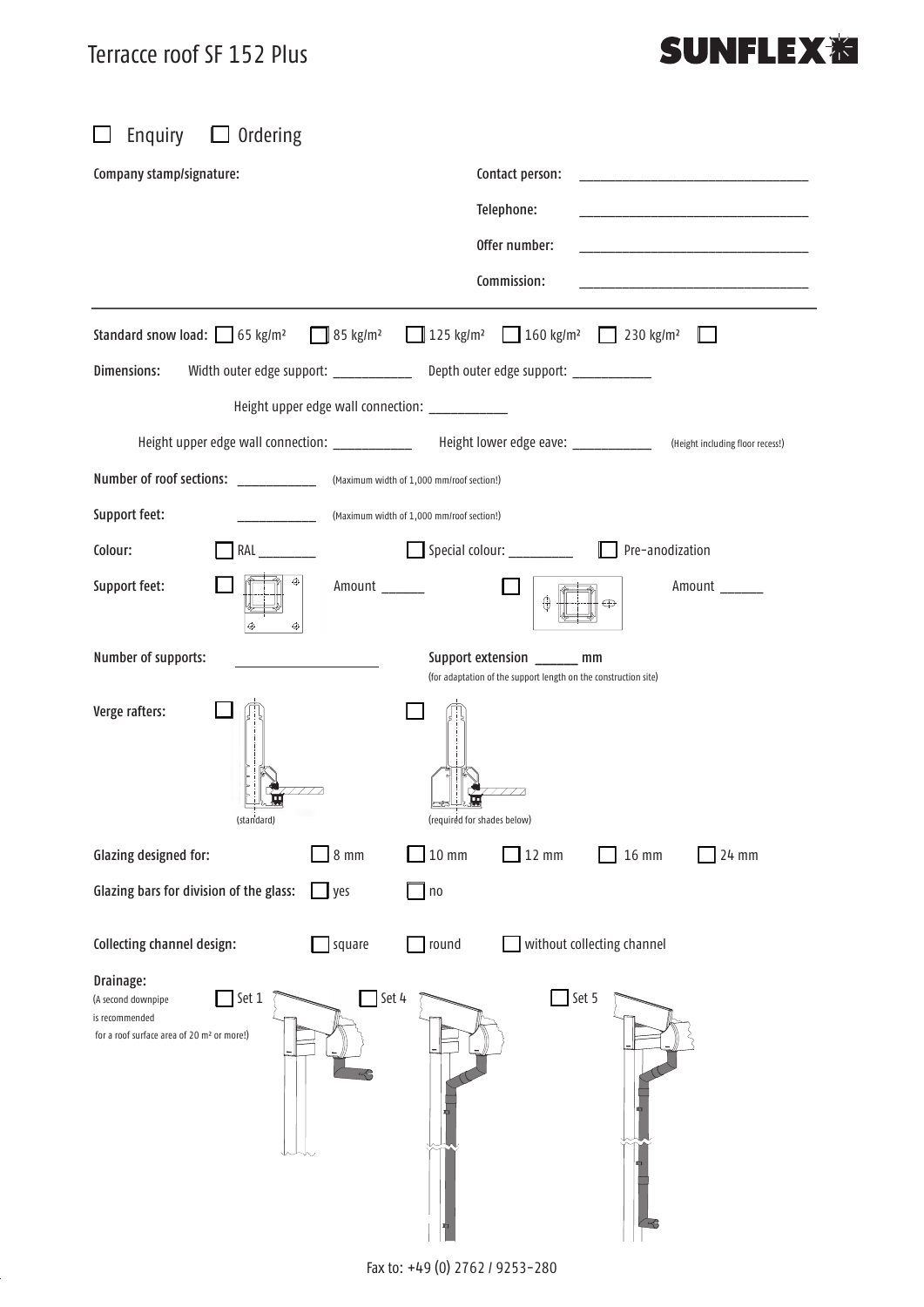## Terracce roof SF 152 Plus  $S<sub>1</sub>$  showed before  $S<sub>2</sub>$  Plus

## **SUNFLEX<sub>泡</sub>**

|                                                                       | Set 1                                                                                                                                                     | (Screw supports incl. seal, 180° spout, aluminium in roof colour)                                      |                                                                                                     |                                                              |                                                                                          |      |      |
|-----------------------------------------------------------------------|-----------------------------------------------------------------------------------------------------------------------------------------------------------|--------------------------------------------------------------------------------------------------------|-----------------------------------------------------------------------------------------------------|--------------------------------------------------------------|------------------------------------------------------------------------------------------|------|------|
|                                                                       | Set 4                                                                                                                                                     | (Screw necks incl. seal, 2 pipe bends 67° 420 x 200 mm, downpipe 2.500 mm,                             |                                                                                                     |                                                              |                                                                                          |      |      |
|                                                                       |                                                                                                                                                           | 2 clamp mounts, aluminium in roof colour)                                                              |                                                                                                     |                                                              |                                                                                          |      |      |
|                                                                       | Set 5<br>(Screw necks incl. sea, 2 pipe bends 67° 420 x 200 mm, downpipe 2.500 mm, pipe bend 87°,<br>2 clamp mount, 3 clutches, aluminium in roof colour) |                                                                                                        |                                                                                                     |                                                              |                                                                                          |      |      |
|                                                                       |                                                                                                                                                           |                                                                                                        |                                                                                                     |                                                              |                                                                                          |      |      |
|                                                                       |                                                                                                                                                           |                                                                                                        |                                                                                                     |                                                              |                                                                                          |      |      |
| Aluminium covering panel in the roof colour for set 4 or 5            |                                                                                                                                                           |                                                                                                        |                                                                                                     |                                                              |                                                                                          |      |      |
| Position of drainage:<br>(External view)                              |                                                                                                                                                           |                                                                                                        | $\mathbf{\mathbb{I}}$ right<br>$\Box$ left<br>middle (only possible if there are 3 or more support) |                                                              |                                                                                          |      |      |
| Lighting:                                                             |                                                                                                                                                           | Part                                                                                                   |                                                                                                     |                                                              | Light strips for LEDs (customised over the whole of the rafter length in the inner area) |      |      |
|                                                                       |                                                                                                                                                           | Light strips for LED-stripe (customised over the whole of the rafter length in the inner area)<br>Part |                                                                                                     |                                                              |                                                                                          |      |      |
|                                                                       |                                                                                                                                                           | Part<br>LED spots per light strip (please create a sketch for the distribution of the spots)           |                                                                                                     |                                                              |                                                                                          |      |      |
| Set of 6 LED recessed light "Altea" 3000K, 6 pc. Y-cabel 1,5m<br>Part |                                                                                                                                                           |                                                                                                        |                                                                                                     |                                                              |                                                                                          |      |      |
|                                                                       | 30W transformer 24V DC, Set of 4 2m cabel                                                                                                                 |                                                                                                        |                                                                                                     |                                                              |                                                                                          |      |      |
|                                                                       |                                                                                                                                                           | LED strip 5.000 mm roll (120 LED's / m), 6 pc. Y-cable 1.5m,<br>Part                                   |                                                                                                     |                                                              |                                                                                          |      |      |
|                                                                       |                                                                                                                                                           | 30W transformer 24V DC                                                                                 |                                                                                                     |                                                              |                                                                                          |      |      |
|                                                                       |                                                                                                                                                           | Dimming controller<br>Part                                                                             |                                                                                                     |                                                              |                                                                                          |      |      |
|                                                                       |                                                                                                                                                           | Part<br>1-channel remote control                                                                       |                                                                                                     |                                                              |                                                                                          |      |      |
| 5-channel remote control with dimming control<br>Part                 |                                                                                                                                                           |                                                                                                        |                                                                                                     |                                                              |                                                                                          |      |      |
|                                                                       | Set of 6 LED recessed light "Altea" 3000K<br>Part                                                                                                         |                                                                                                        |                                                                                                     |                                                              |                                                                                          |      |      |
|                                                                       |                                                                                                                                                           | Transformer DC 24V 30W<br>Part                                                                         |                                                                                                     |                                                              |                                                                                          |      |      |
|                                                                       |                                                                                                                                                           | Transformer 24V 100W<br>Part                                                                           |                                                                                                     |                                                              |                                                                                          |      |      |
|                                                                       |                                                                                                                                                           | Part                                                                                                   |                                                                                                     | LED strip 5.000 mm roll (120 LED's / m)                      |                                                                                          |      |      |
| Cable duct wall connection:                                           |                                                                                                                                                           |                                                                                                        | $\mathsf{\rfloor}$ yes                                                                              | no                                                           |                                                                                          |      |      |
| Accessory:                                                            |                                                                                                                                                           | part<br>part                                                                                           |                                                                                                     | Adapter for external shading<br>Adapter for internal shading |                                                                                          |      |      |
| <b>Foundation elements:</b>                                           |                                                                                                                                                           |                                                                                                        | left<br>right                                                                                       | <b>Oberlicht</b><br><b>Oberlicht</b>                         | fixed element<br>fixed element                                                           |      |      |
|                                                                       |                                                                                                                                                           |                                                                                                        | SF20<br><b>SF42</b>                                                                                 | SF25<br><b>SF45</b>                                          | Framed SF25                                                                              | SF30 | SF35 |
|                                                                       |                                                                                                                                                           |                                                                                                        |                                                                                                     |                                                              |                                                                                          |      |      |

Please add layout or elevation sketches and notes! (Note: use external view!)